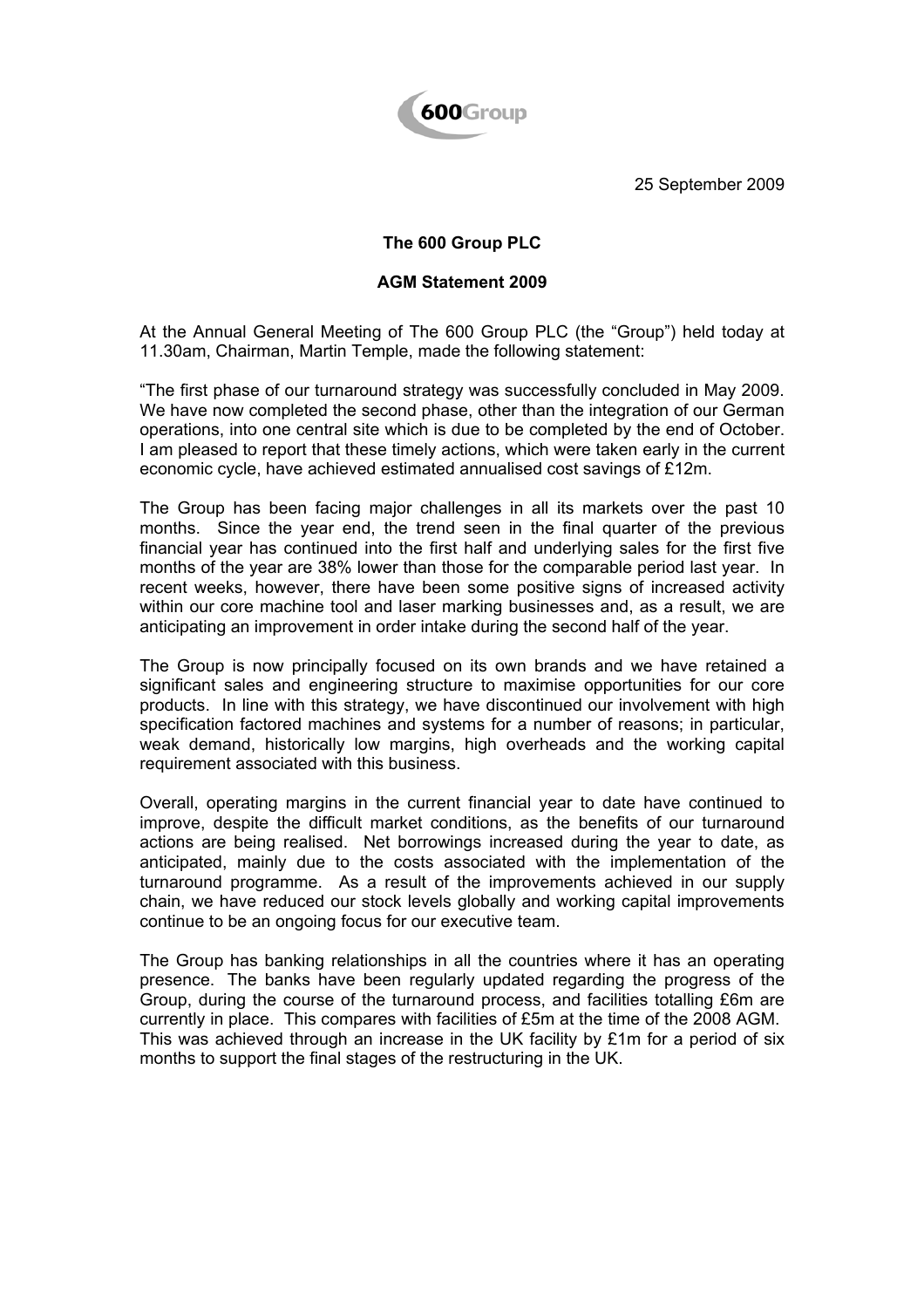As noted in our Annual Report, The 600 Group Pension Fund (the "Pension Fund") is significant in size and, as such, its funding could have a significant financial impact on the Group. We are working closely with the Trustee to continue to limit the Group's exposure to the Pension Fund and have undertaken an exercise to evaluate the option of purchasing annuities for certain members of the Pension Fund to reduce the impact of assumptions regarding improving life expectancy. At present, the effect of purchasing these annuities is marginal in terms of cost and benefit but we will, in conjunction with the Trustee, continue to monitor the position closely. In addition, we are exploring other opportunities to de-risk the future exposure that the Group has to the scheme.

On 2 June 2009, we announced that Jonathan Kitchen would retire at the AGM and I would like to express my gratitude for his wise counsel both during my period as Chairman and throughout the many years he has served the Group. We also announced the appointment of Chris Cundy as non-executive Director, with effect from 1 August 2009. Chris has wide experience as a finance director in manufacturing and service environments and we welcome him to the board.

We believe the improvements already achieved through the turnaround strategy, combined with our targeted market focus and leaner operations, will provide the Group with a platform for the future and leave us well positioned to take full advantage of any future upturn in the market. During the second half of the year, we will seek to maximise any existing market opportunities, take action to further strengthen our supply chain and continue to develop our strategy for growth.

The Group expects to announce its results for the six month period to 26 September 2009 in mid-November and will give a further update on trading at that time."

## **Enquiries:**

**The 600 Group PLC Tel: 01924 415 000** David Norman, Group Chief Executive www.600Group.com Martyn Wakeman, Group Finance Director **Evolution Securities Limited Contract Contract Contract Contract Tel: 0113 243 1619** 

Joanne Lake

Rawlings Financial PR Limited Tel: 01653 618 016 Catriona Valentine Keeley Clarke